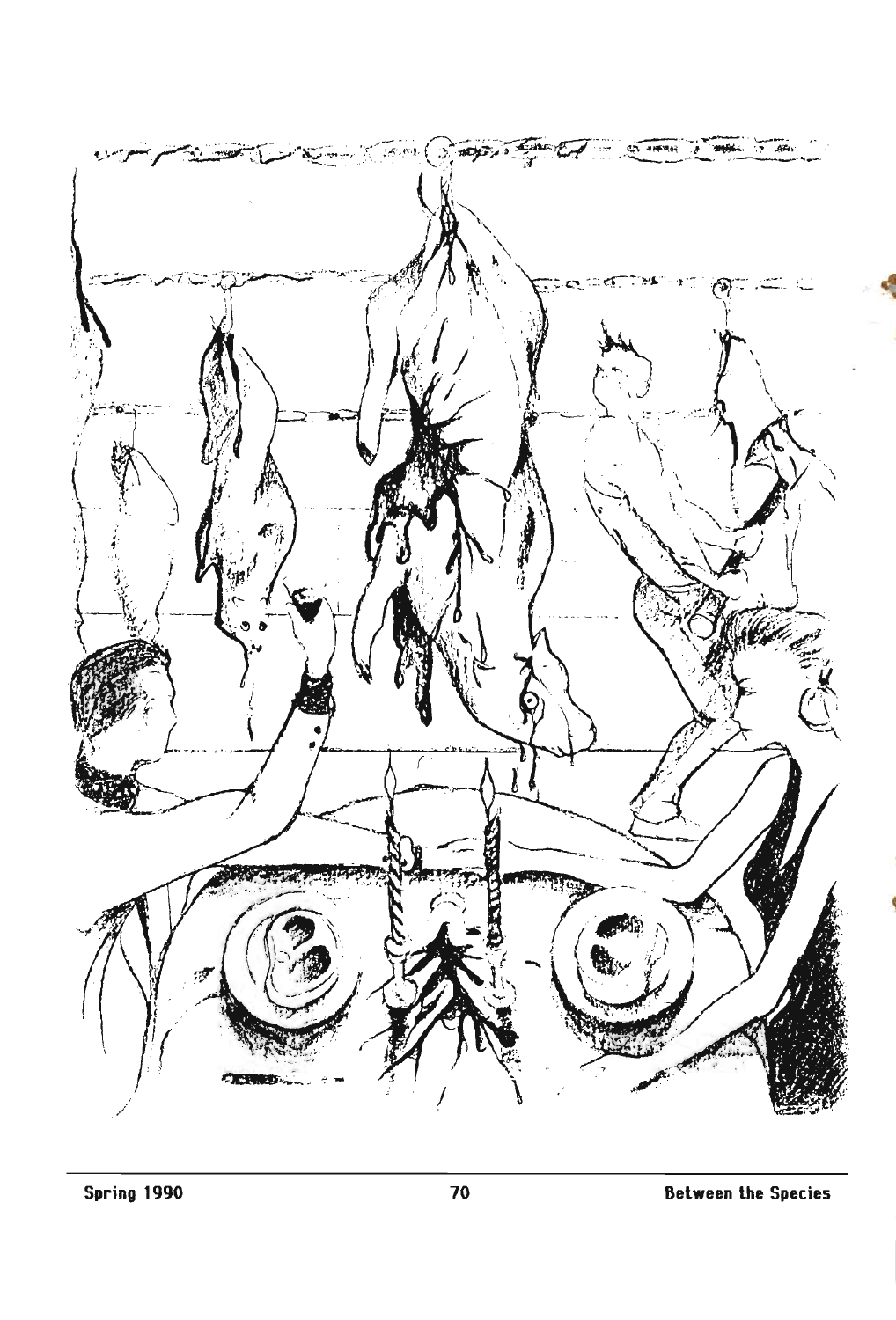# **SLAUGHTERING THE INNOCENT: AN ANIMAL SCIENCE STUDENT ENCOUNTERS THE BEEF INDUSTRY**

**Jeff Tovar Colorado State Unlvers1ty** 





Most Americans are familiar with hot dogs. hamburgers and steak. often having these for lunch and dinner. Just driving through most any town one usually sees the familiar McDonald's. Burger King or family steak house. This. though. is usually where the knowledge about the beef industry and the life of the animal who produces this meat stops. I have found that not only do people lack knowledge of the beef industry. they also resist acquiring this knowledge because to many it is unpleasant to think about the life of a cow (especially at slaughter). However. I strongly feel that just because a subject is unpleasant. one should not dismiss it and further should check into the subject. acquire knowledge. and see where changes should be made.

#### 2. BEEF CATTLE BEFORE SLAUGHTER

#### Breeding

The breeding of beef cattle has become quite a science. Today male and female cattle are selected very carefully for certain traits, such as leanness of meat their offspring would be expected to produce. and size one would expect from their offspring. Cattlemen now also try to get their female cattle to come into estrus (heat) together so that they can breed them at the same time. so they will calve (give birth) at about the same time. This is often done by weaning calves from their mother at the same time to get the cows to begin cycling together. or this can be done through the use of drugs such as prostagtadin F2 alpha.

Today. natural breeding is on the decline. and artificial insemination is beginning to be used. This is done with a "teaser cow" (a cow in heat) and an artificial vagina (semen collection vessel). Usually the male and female are put together in a small corral, and when the bull mounts the teaser cow. a technician directs the bull's penis into the artificial vagina which collects the semen. Once the semen is collected, it is usually analyzed and mixed with an extender which dilutes the ejaculate to a greater volume. This allows the semen to be used on a greater number of cows. Then the semen is either used immediately or frozen in liquid nitrogen for use at a later time.



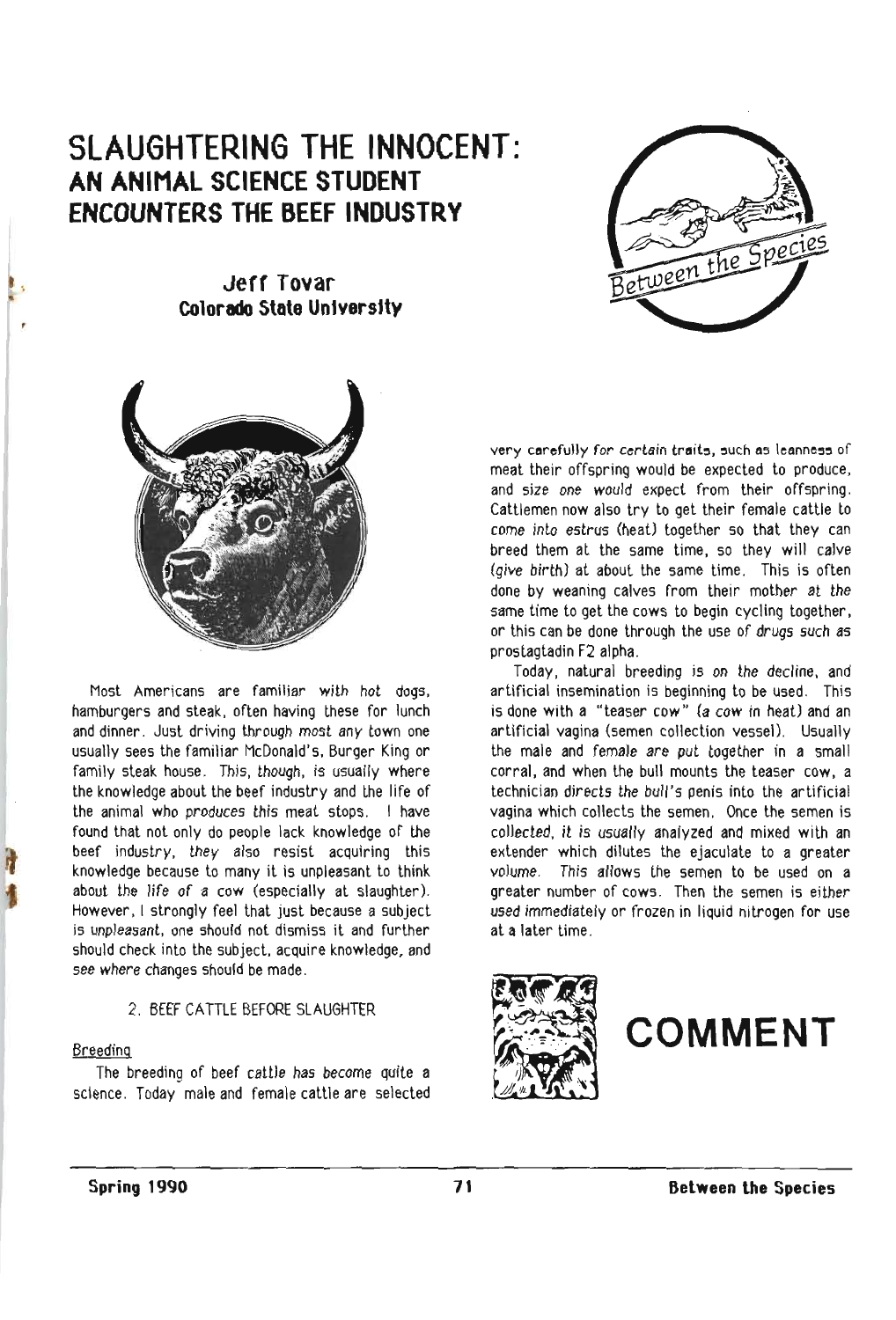#### Parturition (Birth)

Calving is usually done naturally on the range. but most cattlemen would prefer to be present during birth. This is because oftentimes a calf will not be in the correct position at birth and will need assistance from either the cattleman or a veterinarian. If the calf is in the wrong position at birth, there is a chance that both the calf and the cow will die. Furthermore, calves now have larger birth weights. This too creates problems in the calving process. These larger birth weights are due to cattlemen trying to increase finished weights in an effort to increase profits.

## The Calf: 1 Day to 7 Months

In most cattle operations. once the calf is born, it is left to nurse on its mother on the range with little contact with the cattlemen. However, while the animal is still very young, it is castrated, dehorned. and branded. To castrate a calf the cowboy usually ropes the animal, then a number of men restrain the calf as one man slits the young bull's scrotum and rips his testicles out by hand, giving us a young steer. This procedure is done with no anesthesia. since cattlemen say it creates little pain while the calf is still young. To dehorn a calf. the cowboys restrain the calf in much the same manner as when castrating. They then literally pull the calf's horns out of its head. This is done with a tool that clamps on the calf's head and works on the same principle as a corkscrew used to remove a cork from a wine bottle. Once the horns are removed, a hot branding iron is placed over the holes to prevent infection. This is also done without anesthesia, since cattlemen claim this too causes the calf little pain. To brand a calf. the animal is again restrained, and as most people know. a hot iron with the logo of the ranch the calf belongs to is held against the hindquarters of the calf. Again, this is done without the use of anesthesia and supposedly with a very minimal amount of pain. Once these operations are completed. the calf is left to live on the range, nursing on its mother and playing with other calves. At approximately seven months and a weight of 400- 600 pounds, the calf is weaned and begins grazing. The calf continues to graze on the range until it reaches a weight of about 700 pounds.

#### Shipping to the Feedlot

After having reached 700 pounds the calf is rounded up with its herd mates by cowboys and loaded into a semi-trailer. The animals are then shipped to a feedlot. This trip can last up to two days. according to law. before the animals must be released from the truck and given food and water. During shipping most animals lose weight, cattlemen referring to this as "shrink". It Is not uncommon for an animal to lose up to  $9%$  of its body weight on a two-day trip. Most of this weight loss is due to dehydration and the emptying of the intestinal tract; however, some weight loss is found to occur in the tissue and bones of the animal. This kind of loss is due to the animal's being in a constant state of fear. referred to as stress. Stressing an animal is putting it in any situation in which it is uncomfortable.

Avoiding such stress. however. is something few producers do during shipping. This is because most producers are very traditional and have a hard time changing old methods. Also. they are often not aware that there is anything that can be done to reduce stress during shipping. Because animals are stressed during shipping. many producers have problems with a sickness called "shipping fever." This is a form of pneumonia that the steer's natural immune system usually has absolutely no problem fighting off. However, during periods of high stress. when the animal's resistance is down. the virus attacks. causing sickness and often death.

# The Feedlot

The feedlot is the last stop for the steer before slaughter and also the most intensive aspect of the beef cattle industry. Here the cattle are unloaded from trucks and put into small dirt pens, which become mud when it snows or rains. The cattle are kept here from two to five months until they are approximately 1000 pounds and about a year and a half old. The cattle are given little room for exercise. since this would reQuire energy. and the animal would use feed for energy and body maintenance rather than weight gain. At the feedlot cattle are fed high calorie grain rather than hay because presently grain is very cheap and adds weight to cattle more efficiently than hay. At the feedlot the cow does little more than sleep and eat.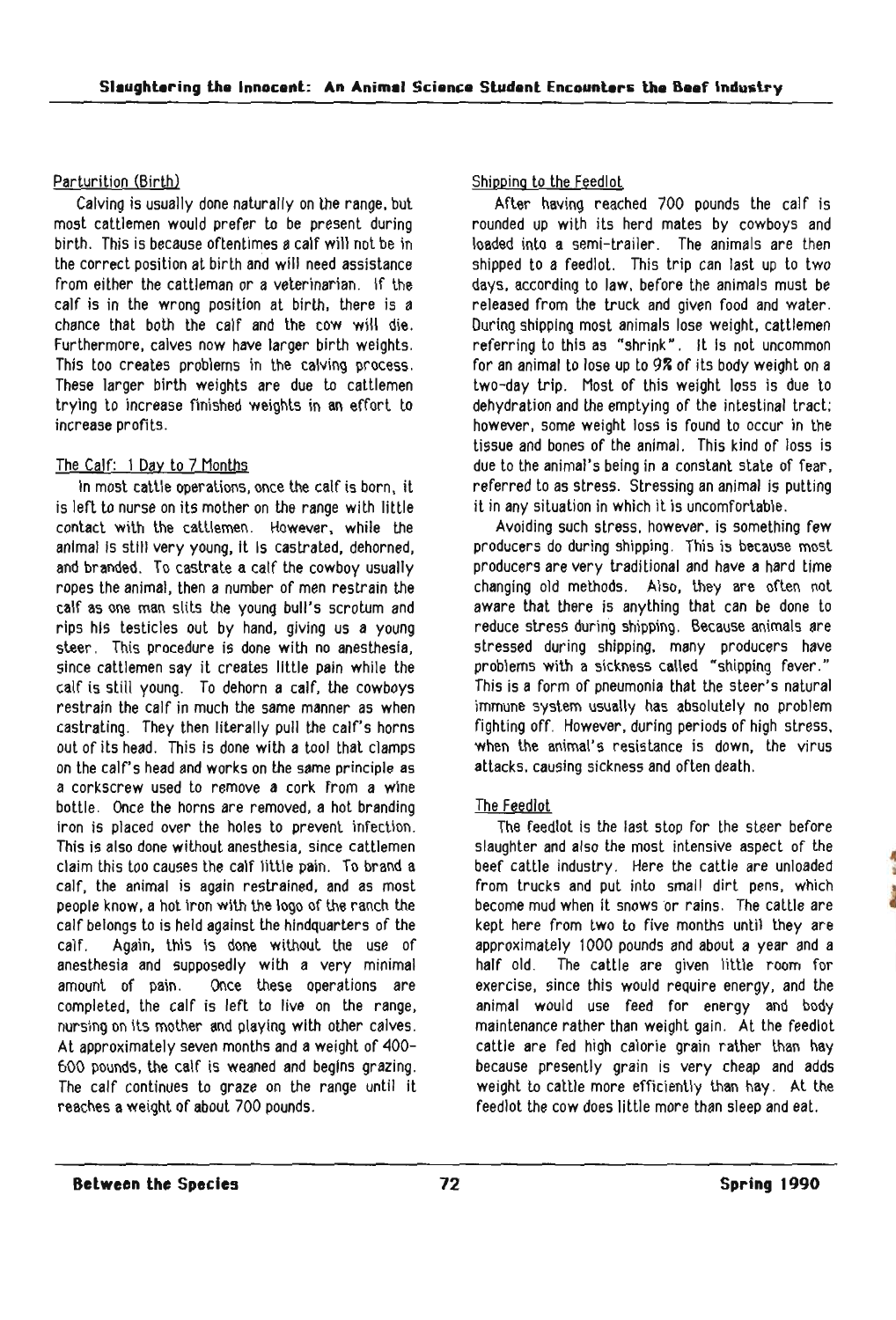#### Shipping to Slaughter

At the feedlot cattle are rounded up and loaded onto semi-trailers for their final trip to the slaughterhouse. Again problems with stress (shrink and shipping fever) occur. Another major problem that occurs here is bruising and crippling of animals. A bruise occurs when a blood vessel hemorrhages. and bruised meat is of no value. A bruise can be caused by a hard blow from any object. such as another animal. the door of a truck. or the foot or hand of a cattleman. Crippling is when an animal is hurt during transport and is unable to leave the truck under its own power. This usually occurs when an animal is trampled by other animals during transport. A crippled animal is dragged from the truck and usually is slaughtered first. At the slaughterhouse healthy animals are unloaded into holding pens to await slaughter.

## 3. AT THE SMALL SLAUGHTERHOUSE

The operation at Jefferson's Processing, Fort Collins, Colorado is similar to a larger slaughterhouse. the only difference being in the number of animals killed and overall size of the operation. Jefferson's kills about 12-16 head of cattle a day, according to Mike Loughlin, the only man on the kill floor.

Upon entering the plant I introduced myself to Shane Thompson, who was expecting me. I was instructed to go wherever I wanted. view whatever I wanted. but to be careful. stay out of the way, and bring any questions to him.

With this I went to the rear of the building where nine cows were kept in individual stalls. I observed the first animal being herded from its stall to the initial chute outside the building. The animal walked into this chute with little encouragement from the kill man. At this point the animal decided it did not want to go into the building. The kill man touched it on the rear-end with a hot shot (an electrical instrument which shocks the cow. also called a cattle prod). The animal moved forward a few inches but then backed up. The kill man shocked the animal several times with the same result. With this, the kill man became angry and began to curse at the animal and then proceeded to kick it in the rear. This

achieved the same result--the cow moved forward several inches and then backed up again. After this the kill man placed the hot shot on the animal's rear and would not remove it. The animal continued to move back and forth and moan in pain. It then tried to jump out of the chute, rearing up on its hind legs, finding no way out. With this the cow seemed to decide that it would be better off going forward and trying to get away from this man. Upon entering the building the door was shut behind the cow. and the animal found itself in a pen in which it was unable to move. The animal was frightened and would not look at the kill man as it tried to hide its head. The kill man aproached the animal with a pistol and tried to position it. He had difficulty doing this and poked the cow with the gun several times. Finally I heard a loud blast and then saw the animal fall to the floor of the kill cage. The kill man opened the cage, and the animal fell to the floor, which was about a foot lower than the kill cage. The animal was immediately hung from the ceiling. This was done by placing chains around the animal's rear feet and then a hoist lifted the animal. Once this was done the kill man exclaimed, "Shit, this one ain't dead yet," and without shooting the animal again, he slit its throat and bled the animal.

I felt that this cow seemed to know it was in a bad situation. Going into the chute, this animal had a look of terror in its eyes that seems impossible to describe. Once in the chute the animal seemed petrified. It seemed to me the animal knew that something bad was going to happen.

The kill man seemed like a nice person, before seeing his actions with the cow. and afterwards was nice enough towards me. Despite this I can honestly say that when he picked up the gun, he had a scary look about him which gave me a chill, for the cow's sake, but also for my own.

I had worked in a veterinary hospital for many years as a veterinary assistant and have been involved with the eulhanizing of many animals. Due to this t have seen death in animals and dealt with this before, but somehow this seemed different. I believe a small part of this was due to the use of a gun to kill the animal, in contrast to a syringe when euthanizing a dog or cat. I know that a gun is dangerous and is capable of killing. but I had never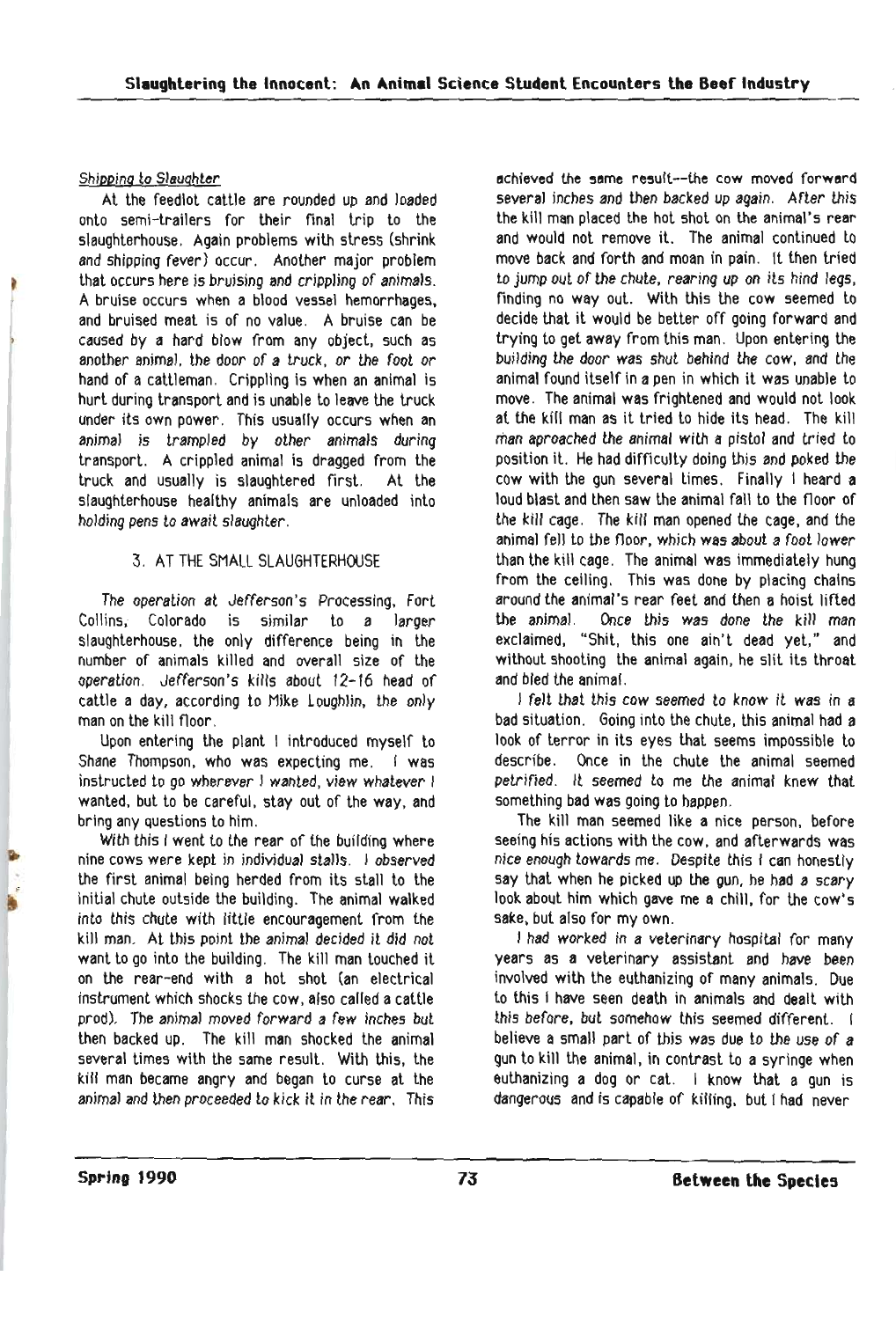actually seen the power of a gun demonstrated. as I did at the slaughterhouse. Another part of the reason this killing may have seemed different is that the animal was killed for humans to eat rather than for its own good, as one tends to believe when euthanizing an animal. As for a simple. hard and fast reason for why the slaughter of a cow bothered me, I do not know; it just seemed wrong to see a healthy, good-looking animal killed.

For the most part the four animals I saw slaughtered at the slaughterhouse had similar reactions when being put into the chute and then into the kill cage. with slight variations in reactions and personality. For instance. one cow was so afraid of the kill man that it ran Into the chute while being chased; once it found that it could go no farther. it reared up and tried to back out. When it finally found that it was unable to escape, it seemed to give up and just tried to hide its face. Overall, all four cows had a look of terror and showed this terror by their actions.

What was done to the animal after it was killed seems trivial, but the carcass was hung by its hind legs, and its throat was cut to bleed the animal. The animal was then put on a skinning rack and skinned. The carcass was then hung again by its rear legs and cut into halves. It was next weighed and put into refrigeration to be cut into steaks. hamburger, etc., after the aging process was completed.

# 4. A LARGE SLAUGHTERHOUSE

Monfort. of Greeley, Colorado is capable of killing 5,500 head of cattle a day and kills over 1.5 million a year. According to Temple Grandin of the University of Illinois. Monfort is one of the better run slaughterhouses, from a humane point of view, and employs some of the best people and eQuipment in the business (some of the equipment was designed by Ms. Grandin).

To tour the meat-packing plant I phoned Paul Clayton and attempted to set up an appointment. At first he was hesitant because he said there was some equipment he did not want his competitors to read about. After I assured him that he would have nothing to worry about, he agreed to set up an appointment.

When I arrived at Monfort for my tour I was stopped at the security building. I told the guard of my business. and he instructed me to park my truck and come into the security building. Once in the security building, he called Mr. Clayton and then sent me in to meet him.

Mr. Clayton brought me to his office. where he gave me a hard hat and a work jacket to wear during the tour. In his office he told me a little about Monfort's capabilities and about a new feedlot that Monfort planned to open in Yuma, Colorado. We then went outside to the cattle holding pens, where there were well over a hundred cattle and more constantly being unloaded from trucks. Mr. Clayton admitted that their holding pen system was somewhat "archaic" because they constantly had to move cattle. But he was proud to say that plans for a new holding pen system were being made.

We then walked through one of the pens to get to the ramp leading the cattle into the building. When we walked through the pen, the cows were immediately intimidated and got as far away from us as possible (it seems hard to imagine a 1000 to 2000 pound cow being afraid of a 200 pound person). Mr. Clayton then pointed out the two men in rain gear, as it was raining and snowing, slowly moving the cattle toward the chute. He emphasized that this was done slowly so as not to injure the animals or stress them. He also mentioned that the cattle were on concrete because law dictates this. and because of this the cattle had to be moved very slowly. The animals followed up the chute with little problem, for cattle are herding animals and will follow the leader. The ramp leading into the slaughterhouse had a slight curve in it, so the animal could not see what was in front of it until halfway up the ramp; thus the animals herd better.

We then walked up the chute alongside the cattle and saw a man who had a cattle prod and whose job it was to keep the cattle moving up the ramp. As we entered the building there was a man immediately inside the building whose job it was to herd the animals into the conveyor system. The conveyor system was a contraption that was about the width of a cow at the top and was tapered down to a width about half that of the cow's body but with no floor. so the animal's feet hung through. As the animals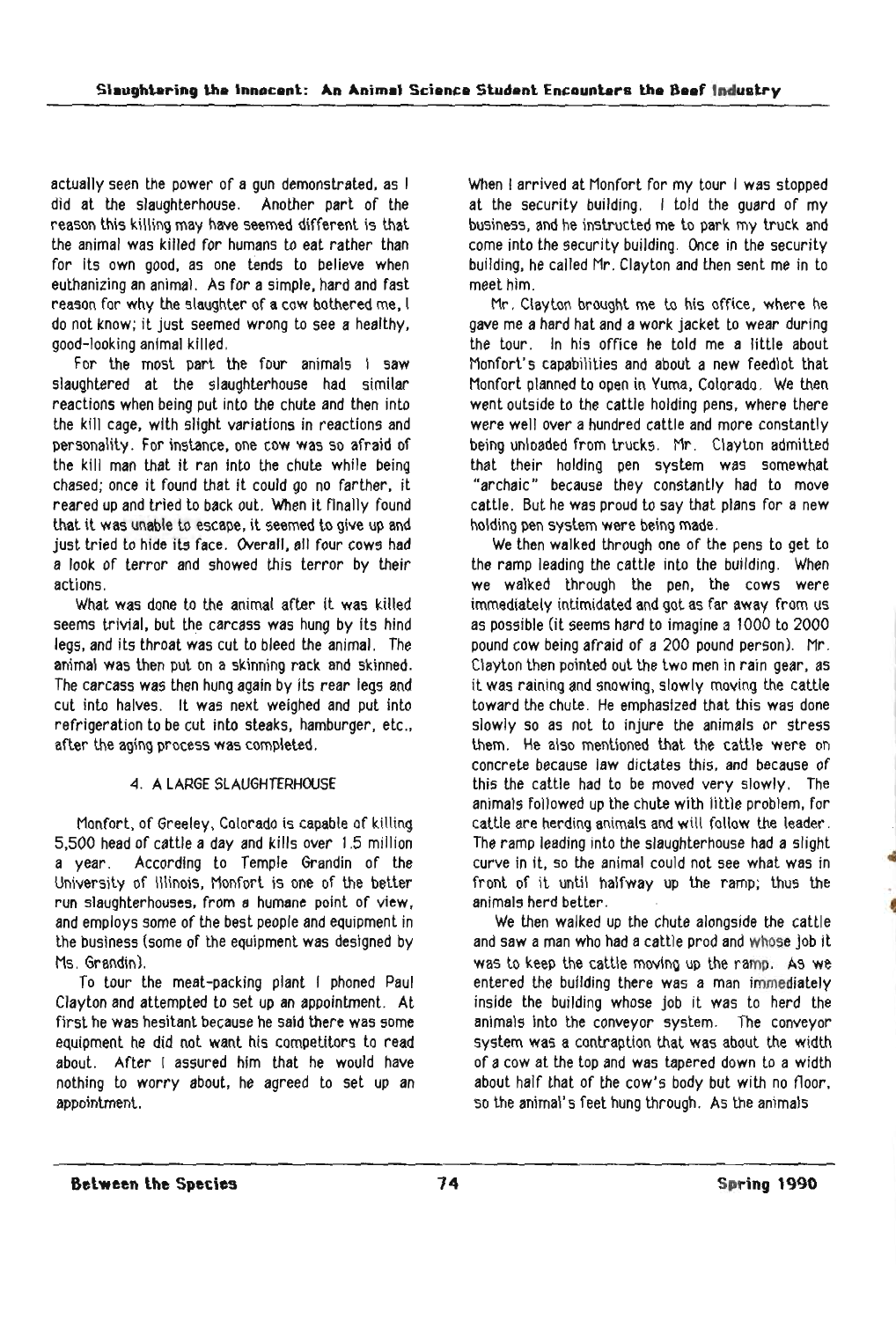were forced to jump into this, they were moved along to the next station, where a man had a contraption that works on the same principle as a gun, except the bullet could be removed and used again: this is called a captive bolt. The captive bolt machine is a free-moving hanging assembly. The way the cow was killed was that a bolt was shot into its head just above and between the eyes from the gunlike assembly and then removed. The animals were secured in the conveyor system and were unable to move their bodies other than their heads. As at the smaller slaughterhouse, the animals were very vocal. But other than that similarity, the operations were very different.

As an animal was moved to the kill man, it was immediately shot twice in the head. Immediately after being shot, blood shot up a few inches from the cow's head, and then its head immediately dropped. tn the approximately five minutes that I was in the kill area, I saw nearly 10 animals killed. For the most part the kill man was accurate and most of the animals were immediately stunned. However, there was one cow that was not immediately stunned by the first shot. This animal went into what looked like convulsions as it flopped its head around, violently groaning in pain and shooting blood around the area. The kill man tried several times to get the second shot off but was unable to do so until about twenty to thirty seconds later, when the animal began to calm down.

At this point in the smaller slaughterhouse the rest of the operation seemed trivial. At Monfort it was incredible to see the rest of the operation. The assembly line continued, and each person had his own job in the operation. which he did throughout the entire shift.

Below the conveyor system that held the cows suspended were two men with chains whose job it was to shackle the animals. As soon as the animal was dead, these men immediately hooked a chain around the hock of one leg of the animal. At this point the chain began to tighten and the animal's carcass was dumped out of the conveyor system tn one fluid motion as the animal was hoisted into the air. Although the animal seemed to be dead at this point, there were many muscle spasms as the animal was hoisted, giving it the appearance of still trying to escape.

Once the animal was hoisted, the next person in the assembly line was a little Mexican man who had somewhat of an indescribable. crazed look about him. This could have been due to the twelve-inch knife he had in his hand or the fact that he was covered from head to toe in blood. This man's job was to slit the throat of every cow that came to him and bleed the animals.

Continuing in the assembly line the animal carcass was then sent on to a man who began the skinning process by peeling the hide away from the animal's head. The carcass was then sent over to a man who pulled the hide down farther and then inserted it into a machine which stripped the hide from the carcass of the animal. The next step in the assembly line was a man who cut off the lower parts of the legs of the cow and then threw those in a bin. The next man cut the heads off the animals and put them on stakes. When looking at this area of the slaughterhouse. it looked like the entrance to a headhunter's village. It was rather scary seeing the heads of the animals staring at you with no skin to cover the flesh and eyes just dangling by what looked like a thin cord. The next step in the assembly line was the cutting away of the fat and bruised tissues. The carcasses were then cut in half by men on a platform with large saws. After this the carcasses and the guts of the animals went through the U.S. inspection lines which were supervised by a veterinarian. These people checked through the guts of the animals and looked for anything that could create a health problem. After passing through this step, the carcasses were sent to a station where they were shocked by an electrical current to set the meat for refrigeration and then put into a large refrigeration room. From this room the carcasses would be sent out the next day to supermarkets, the aging process taking place once the meat is packaged.

From a humane point of view. Monfort seemed much better than the small slaughterhouse. Of course. there is no way to tell if things run as smoothly when there are no visitors, but overall. Monfort was run well, as expected. Although Monfort was well run, the thing that really hit me while viewing their operation was the number of animals killed in such a short time. As soon as one cow was killed, there was another one directly behind it. Most probably at this very moment there

t.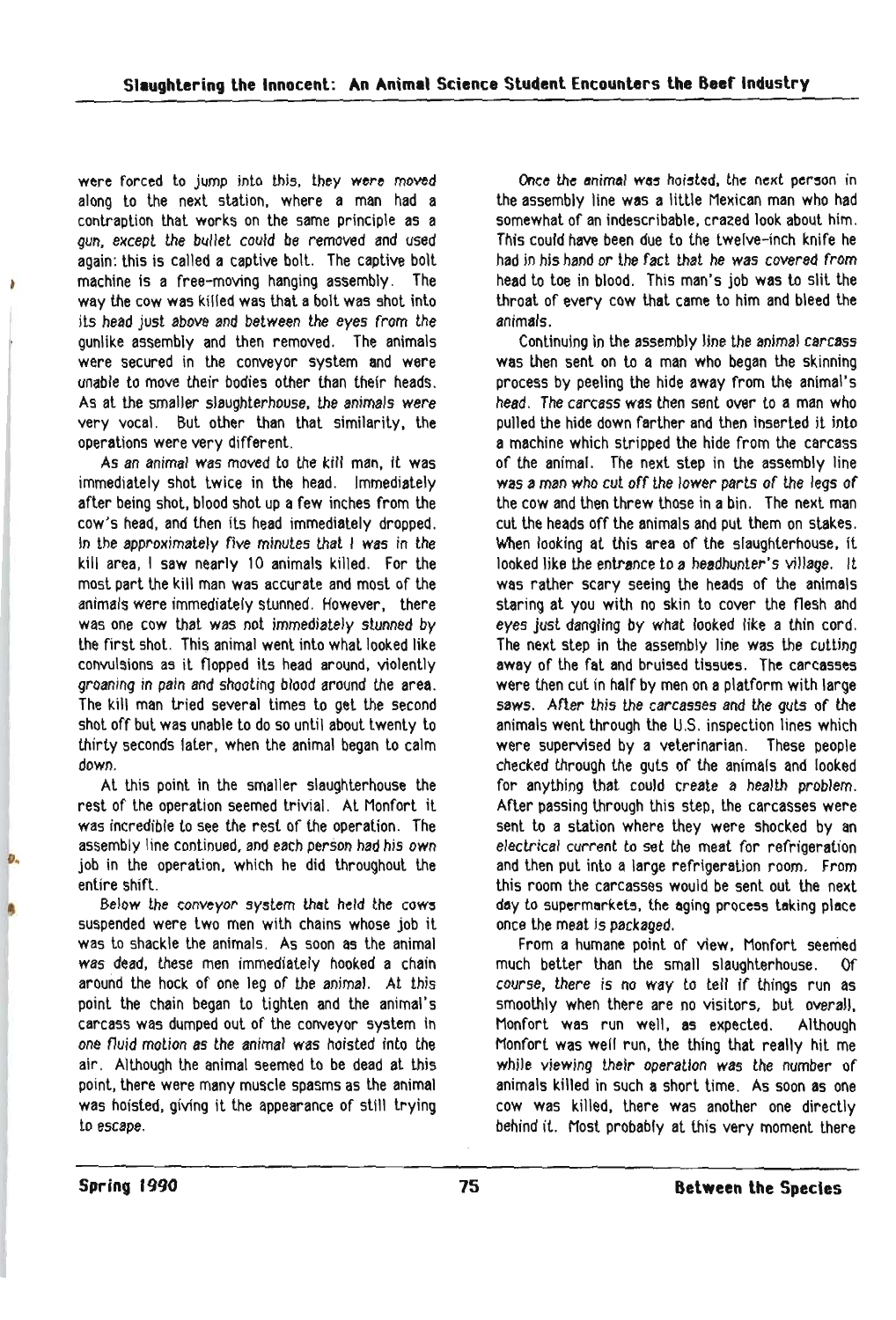is a cow at Monfort being killed and one waiting its turn in the conveyor system. This is not to mention the other slaughterhouses across the country.

# 5. PROBLEMS AT THE SLAUGHTERHOUSE

## Problems for the Animals

In the United States there are approximately 7,000 slaughterhouses, half of these being large or medium in size. In the previous sections, a small and a large slaughterhouse were described. However, this by no means shows how all animals are killed in this contry. One method not shown previously is electrocution, which renders an animal unconscious temporarily. However, It should be noted that if the animal is not immediately bled, it will regain consciousness. Another uncommon method is the use of CO<sub>2</sub> gas, and finally, in some slaughterhouses in the U.S., according to Peter Singer's book Animal Liberation. the poleaxe method is still in use. This method was described in Upton Sinclair's 1906 novel The Jungle:

Creatures were imprisoned, each in a separate pen, by gates that shut. leaving them no room to turn around; and while they stood bellowing and plunging, over the top of the pen there leaned one of the "knockers" armed with a sledge hammer and watching for a chance to deal a blow. The room echoed with the thuds in quick succession, and the stamping and kicking of the steers. The instant the animal had fallen, the knockers passed on to another; while a second man raised a lever and the side of the pen was raised and the animals, still kicking and struggling. slid out to the "killing bed." Here a man put shackles about one leg and pressed another lever and the body was jerked up in the air. Finally, the animal was bled by a single quick. cut of the knife.

Upton Sinclair's novel pointed out 50 many problems in the slaughter industry that it prompted a<br>government investigation. This investigation, government investigation. however. dealt with the problems of those people who worked in the slaughterhouses and not those of the animals. Consequently the poleaxe method is still in use today.

According to Temple Grandin, 25% of the slaughterhouses in the U.S. are excellent, that is, well run, caring for their animals and their employees, and using the best equipment available. Monfort of Greeley is one of those in the top 25%. She went on to say that  $10\% - 15\%$  are terrible. with no regard for the animal or the success of the business. Geographically, the slaughterhouses in the northern states are usually run better than those in the southern states, both from an economic and a welfare point of view. Grandin also says that slaughterhouses in rural areas are also usually run better than those in cities. since the people working in them are generally more in touch with the animals. Overall, large slaughterhouses are better run than smaller ones, due to closer supervision of employees.

# Problems for the Employees

Recently on a television news show, "20120," meat packing was called "the most unsafe job." According to the Bureau of Labor Statistics. the meat-packing industry has been the most dangerous industry for five years, with three limes the rate of injuries of other manufacturing jobs.

"20/20" discussed I.B.P., the nation's largest meat packing company. with sales of \$6.8 billion in 1986 and 18,000 employees at 15 plants in eight states. I.B.P. would not allow cameras inside the meat packing plant, but "20/20" gave fads from an Occupational Safety and Health Administration (OSHA) report that proposed fining I.B.P. \$2.59 million (a drop in the bucket. considering I,B.P. grossed \$6.8 billion in 1986) for under reporting injuries. According to the Chicago Tribune. Rita Christian, an employee at I.B.P. for 12 years. states, "I don't think I know anybody there who hasn't been hurt."

In late 1987 nearly 2.300 production workers were on strike at I.B.P. and were demanding higher wages and safer working conditions. Employees were upset because I.B.P. had cut wages but increased production levels. They were also upset because I.B.P. failed to report 1.030 on-the-job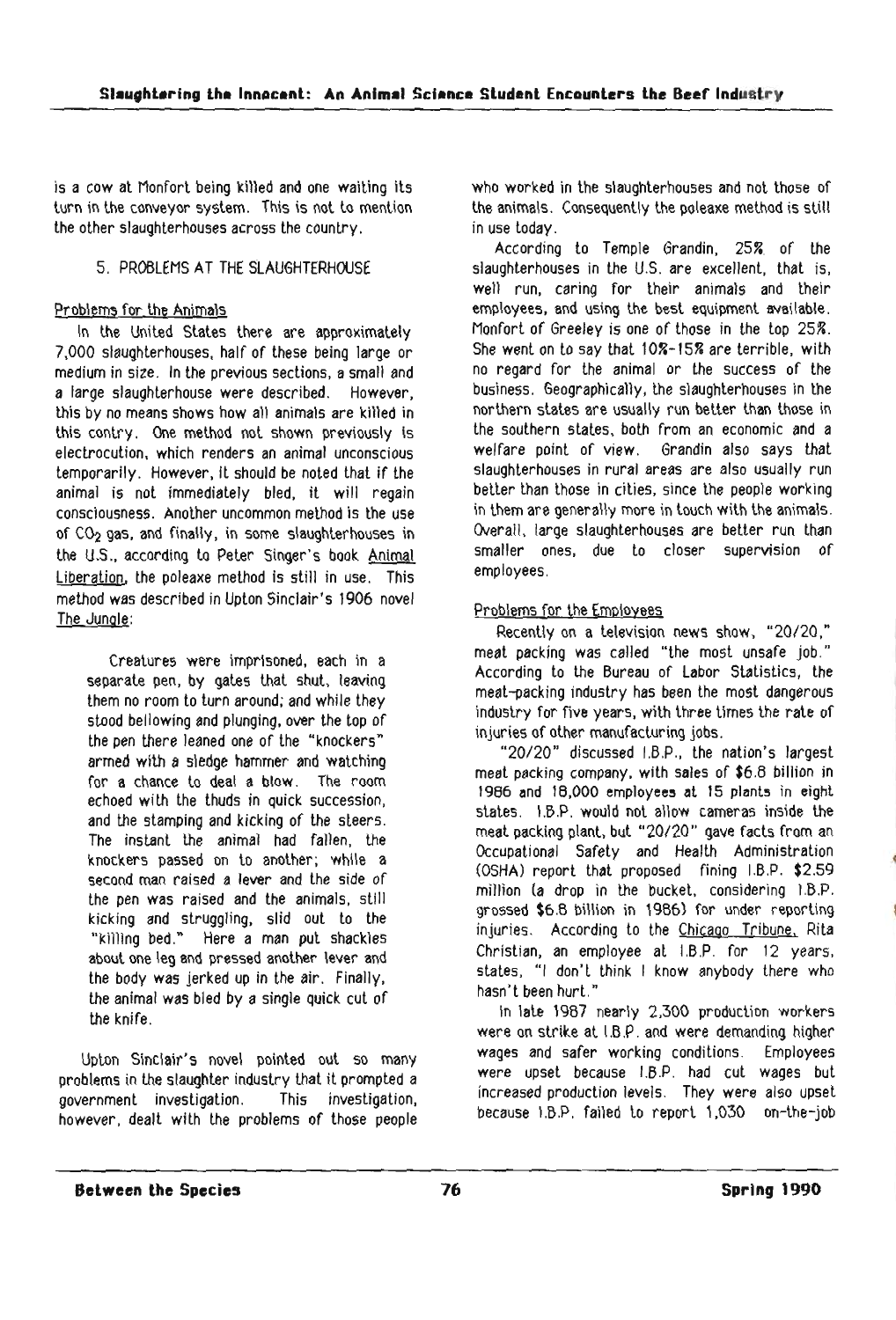injuries (according to the Chicago Tribune), such as knife cuts. concussions, burns, fractures, hernias, and Carpal Tunnel Syndrome, a disease which leaves a person's hands with little to no strength. From this example it seems obvious that stricter regulations and enforcement are necessary in the meat production industry.

#### 6. SOME NECESSARY IMPROVEMENTS IN THE BEEF INDUSTRY

# About Castratina

Castrating of young bulls is something cattlemen have always done and something they are reluctant to stop. They claim that the bulls are more aggressive and produce undesirable meat. Dr. John Edwards. formerly of Colorado State University's Animal Science Department. often told a story of a Colorado rancher who did not castrate. He stated that this man had few problems with his bulls and that good management is the key to working bulls as opposed to steers. As for bull meat being less desirable. most ranchers claim that it has less fat content and an undesirable color. Today. consumers want leaner meat, and as for color. today many health food stores sell bull meat for higher prices than meat from castrated animals. So It is possible that consumers could deal with the changes. It may be harder for ranchers to deal with change; however, if ranchers feel castrating is necessary, use of a local anesthesia could decrease pain. Of course, use of anesthesia would add extra cost, but this could be offset by decreasing the stress placed on the young animal. On the other hand, by eliminating castration altogether. labor costs would be cut.

# About Dehorning

Dehorning is often done to prevent cattle from injuring each other. A much simpler solution is to breed cattle that will not have horns. Breeding polled cattle (animals that naturally or genetically do not have horns) is possible and an easy solution to the inhumane practice of removing horns. This would also cut labor costs, since it no longer would be necessary to remove horns from cattle.

## Branding

Branding is also a technique that has been around for a long time. Branding was and still is done to prevent cattle from being stolen. Today. cattle rustling is still found in the United States. Thus, it seems necessary to brand cattle. A possible aid in making the branding of cattle more humane would again be the use of a local anesthetic. Again, cost would be an issue with ranchers, but we are dealing with living. breathing animals, not machines. If people choose ranching as their livelihood. they should understand this and be willing to make their animals' lives tolerable. Further, with today's technology it seems probable that a more humane method could be devised to identify cattle.

# Treatment

Most any cattleman knows that if he treats his animals better, he gets abetter return at sales time. However. ranching is a very traditional business, and ranchers are not quick to change their ways. This is evident from a story often told by Dr. John Edwards: "I went to a ranch as a consultant, and the first thing I told the owner was that he would increase his profits if his men stopped cowboying the animals." The owner's reply was, "Most of my men wouldn't be in the business if they couldn't cowboy the animals. Hell, I probably wouldn't be in it either!"

Stress is often talked about by cattlemen as something they would like their animals to avoid. If they are serious about this, Temple Grandin recommends the following:

- $-$  Do not harm or frighten cattle, since they remember painful and frightful experiences.
- Raise animals in close proximity to people, and they will be more willing to approach people.
- Don't yell and scream at livestock.
- Let animals follow the leader, and they will seldom hurt themselves.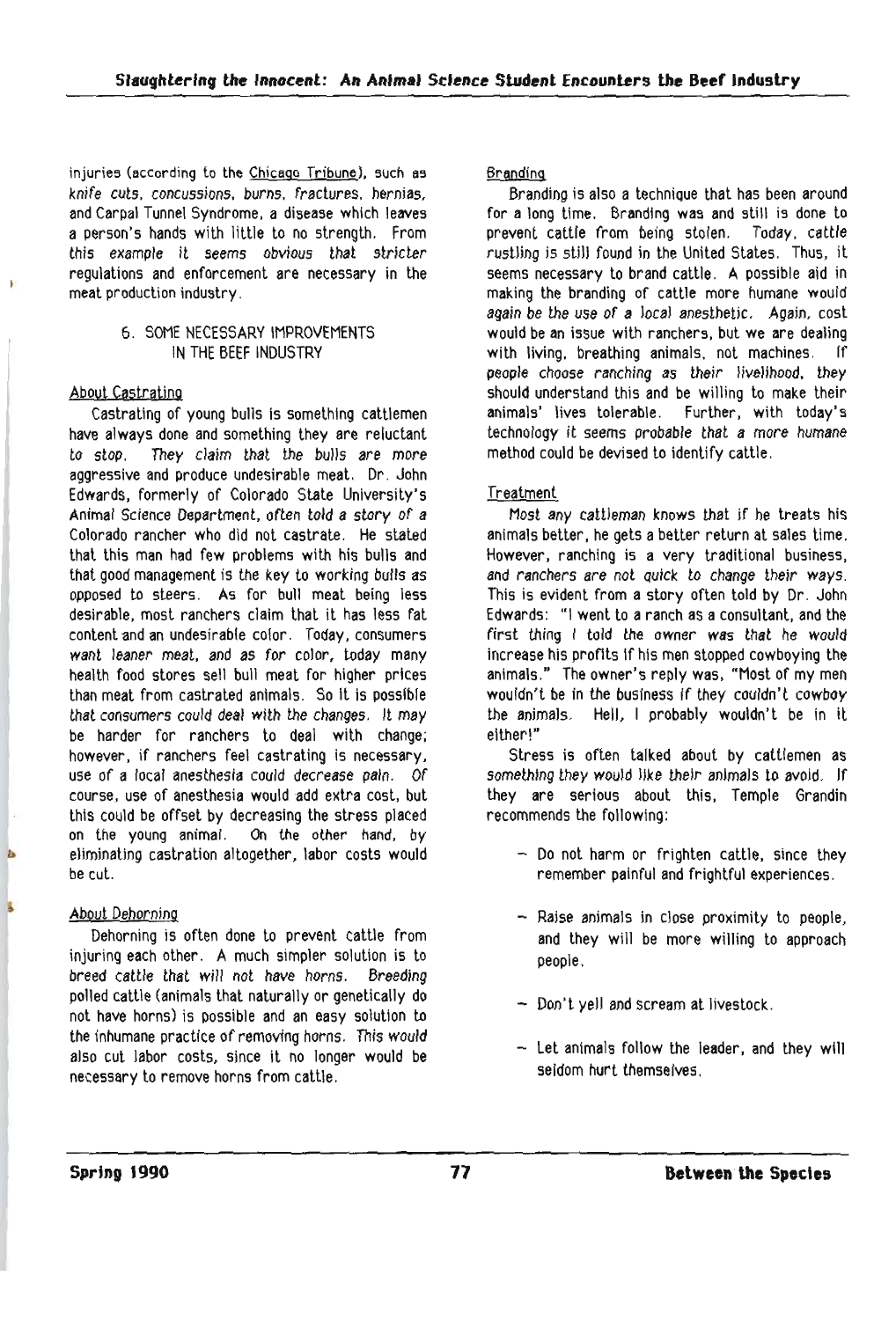- $-$  If an animal is raised in a pleasant environment, it will react better to handling.
- $-$  Animals are easier to handle if they are trained to come into corrals for feed or water. They learn that corrals are not always unpleasant.

By making a few simple changes not only will cattlemen be treating their animals better, they will be increasing their profits.

## Shipping

Shipping can be a very stressful time for cattle, which are often in transport for up to two days. Overcrowding cattle in trucks is a major source of bruising. Temple Grandin states that overcrowding a truck by one to two cattle can cause double the bruising. She also states that loading and unloading of cattle is a major source of bruising, especially when doing so from the side of a truck. When loading cattle Into or out of a side door, she recommends a 20 degree slope into or out of the truck. with cleats for better footing. Ms. Grandin also recommends a single-file ramp with solid sides. so cattle cannot see over the sides of the ramp. The most important change, however. is that of the size and shape of the door. This should be 42 inches at the top and mid section and tapered towards the bottom to a width of 30 inches. This would prevent cattle from injuring themselves on the door as they are forced to make an immediate turn inside the truck.

other improvements include exposing animals to noises they will hear during shipping prior to shipping. When moving animals, Ms. Grandin also recommends using a plastic garbage bag on a broom stick in place of the electrical cattle prod. This could reduce pain and stress for cattle, as well as eliminate the cost of the electric cattle prod. These few small changes could both enhance the lives of the animals and increase the profits of the rancher.

#### Bruisino

Currently, bruising costs the cattle industry \$46 million a year in meat that must be thrown away. Two-thirds of this bruising occurs during loading of cattle in and out of trucks, according to Temple Grandin. Surveys reveal that rough handling at feedlots is a major cause of bruises and that 50% or more of severe bruises are caused by careless or rough handling.

## Feedlots

The cattle feedlots of today are large animal factories that feed as many animals to a finished weight as possible for the lowest price possible. Feedlots came into use when it became cheap for cattlemen to feed cattle grain. Feeding cattle grain is not without its problems, though. The cow is a ruminating animal with four stomach compartments. This means that cattle can eat hay and grass which provide no nutritional value to humans. Cattle can do this because they have bacteria in their digestive tract which change these feedstuffs into usable protein. However, cattle's digestive systems are not made to digest the grains currently fed at feedlots. Because of this grain feeding today in the U.S., we have \$9 million lost to liver condemnations each year, according to Peter Singer's and Jim Mason's Animal Factories. It would be a good idea to turn the cattle back out on the range to feed on grass and hay the way nature intended.

This, however, does not seem to be something that will be done in the near future. Some improvements that could be made in the present feedlot system would be to treat animals pleasantly, making sure all cattle pens are in good shape (no broken gates or boards for cattle to injure themselves on) and getting rid of shadows and puddles in areas cattle will be herded through, since these often spook the animals. Two other changes could also be beneficial to the present system, First, feed cattle hay along with grain, to allow rumination. Second, train a few cattle as leaders. This could be done by keeping a few cattle on hand who are used to people, will approach people, and do as they are told. This could be beneficial, since other cattle would see the animals unafraid of humans; thus, they would not see people as a threat.

# **Slaughterhouse**

As mentioned earlier, according to Temple Grandin, today in the U.S. approximately 25% of the